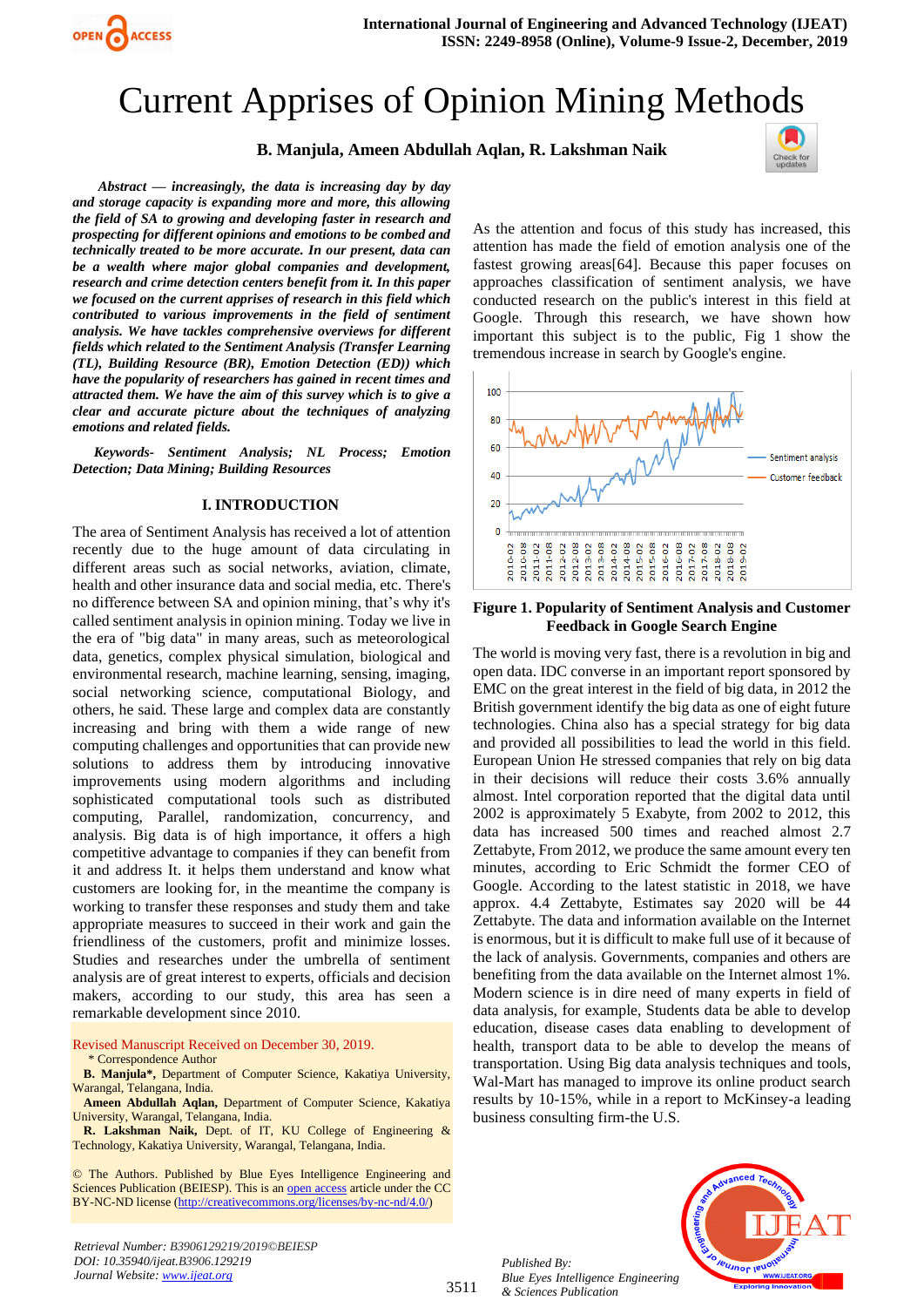health sector if it uses big data analysis techniques Effectively and efficiently, more than 300 million US dollars had been produced as an annual health budget surplus of two-thirds due to reduced spending costs. Because of the sheer volume of data that has been developed, the term "big data" has begun to spread, increasing in size so that it is difficult to address now using a single program or device, or using traditional data processing applications. Here, technology companies have started to develop new assistance programs and hardware that can help to analyze that huge data. Here are some examples of companies that analyze the reviews of customer: Amazon analyzes and processes millions of operations per day to meet the wishes of its customers, in addition to answering queries from more than half a million sellers per day, so Amazon owns the world's top 3 databases. On the other hand, Wal-Mart handles more than one million business operations per hour, which are stored in databases containing more than 2.5 beta bytes (2500 terabytes) of data. Global demand increases for information made her the new oil in this era. In this paper, the data will be categorized in a comprehensive manner as follows figure1 [1-2]. The propose of analysis reviews and data is to classify them into two phases, either positive or negative. [3], The data sources used in data analysis can be considered a very important problem in such a field, since most of these extracted data result in important ideas that benefit the owners of industrial and business and free enterprises, through which they can make decisive decisions according Of the results of the analysis [4]. There are many important enhancements and applications that have occurred on science algorithms in recent years, our study in this paper aims to take a

careful look at the overall applications and improvements and make a clear and explicit classification of high value studies and articles presented in this field.



These fields are Transfer Learning (TL), Building Resource (BR), Emotion Detection (ED), and Sentiment Classification (SC).

The Transfer of Learning aims to analyze the data across only one domain and then use the results across another target domain, Emotion Detection focuses on the extraction, detection and analysis of emotions, and so that we are not shrouded in any ambiguity, emotions may exist express or implied in sentences, The purpose of Building Resources is to create (Lexicon, Corpora) and in this case all comments are explained according the polarity, Sentiment Classification aims to classify the expressive comments contained in the text according to the polarity of the opinions contained [5].

#### **II. METHODOLOGY**

In the 52 article has presented in this studies paper are summarized in the following table1. This table1 contains fifty-two high-value research papers in the field of sentiment analysis. In order to be able to learn about recent research in the fields related to SA, we have focused on research published in the last few years, specifically from 2014 to 2018. We'll put the objectives of this article in the third column of table 1, it is divided into five categories those are (SA, SC, ED, TL and BR). The BR is categorized to lexica it's called currently in dictionaries as well as corpora. These dictionaries contain many words which are categorized into positive, negative and neutral. By the way, most authors have categorized articles that help solve the problems of rating emotions in SC, and other articles that help solve problems of sentiment analysis in general have been categorized as SA. Finally, Other categories of articles that belong to Sentiment analysis related fields are categorized as shown in table 1.

Emotion Detection (ED), Transfer Learning (TL), Sentiment Classification (SC) and Building Resource (BR). Table 1 contains eight columns in the 1st column specifying the References number, while the sec column specifies the year of publish the article, in the third column as we mentioned earlier the objectives specifies, the fourth column shows the algorithm used, and also determines its characteristics and method of execution because the articles mentioned has used different algorithms. In the fifth column specifies either the article used by the emotion analysis technique for general analysis of the text (G) or use the binary classification to solve problems (Pos|Neg). The column of sixth explain the scope of data targeted and used to evaluate the algorithm used in the article, and this data can be obtained from networking sites, small blogs and news articles. In the seventh column we mention the sources of information or known data used in the article if the reader has access to it, because some authors in their articles do not address the sources of data, in this situation we write (N/A) Not Available, so when the data sources are known they may give a clear impression to the reader if he is interested in it. In the eighth and last column we touched on languages other than English in the articles, and then we put a good methodology for a comprehensive study of SA.

## Figure 2. Workflow of Sentiment Analysis

Our research will focus on other new fields related to (SA) which has attracted the attention of many researchers lately.

*Retrieval Number: B3906129219/2019©BEIESP DOI: 10.35940/ijeat.B3906.129219 Journal Website[: www.ijeat.org](http://www.ijeat.org/)*

*Published By: Blue Eyes Intelligence Engineering & Sciences Publication* 

3512

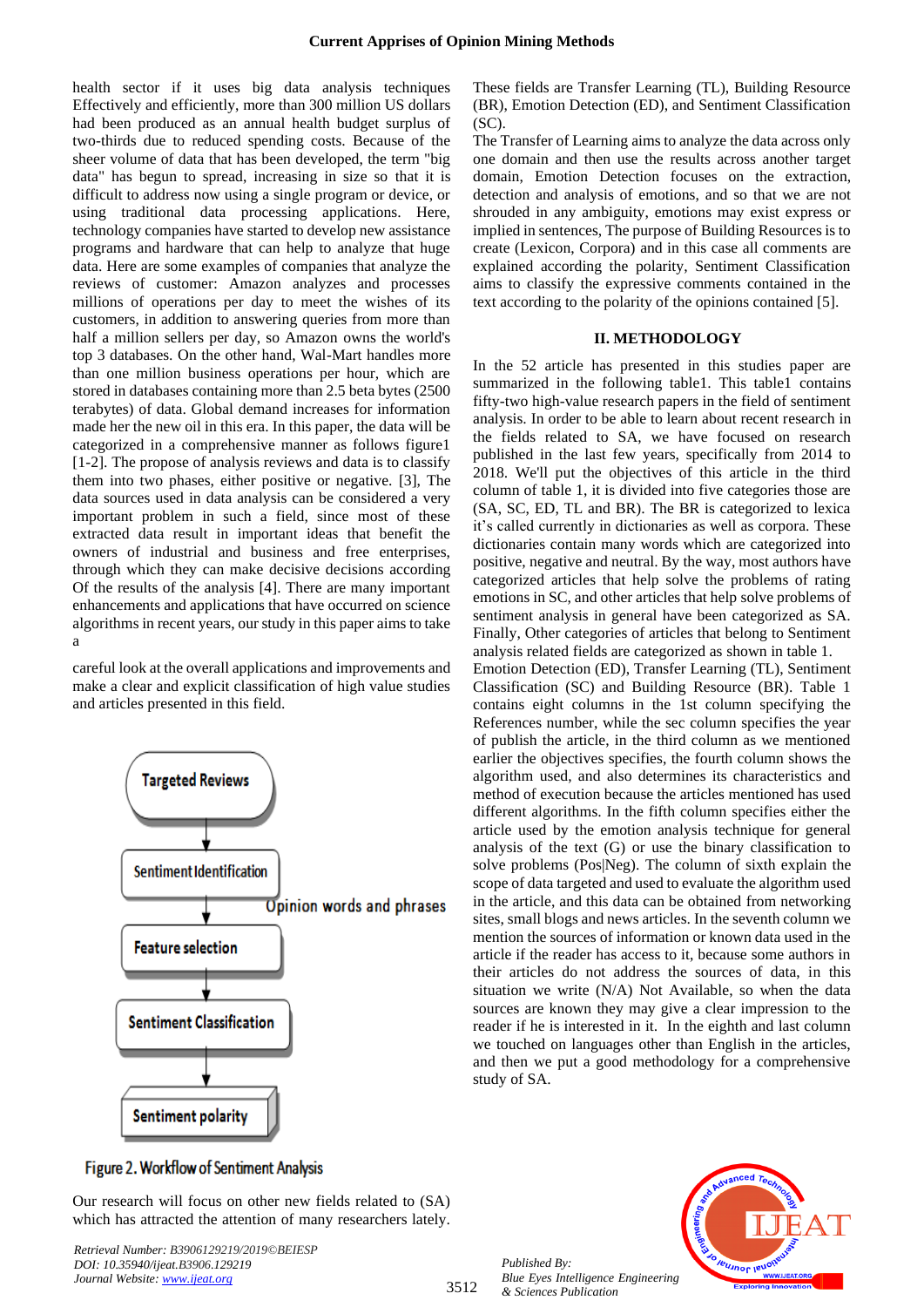

| гарде т<br>References | Year | <b>Task</b> | Comprenensive Summary of Articles<br><b>Algorithms Used</b> | Polarity | Data Scope              | <b>Data Source</b>     |                      |
|-----------------------|------|-------------|-------------------------------------------------------------|----------|-------------------------|------------------------|----------------------|
|                       | 2016 |             |                                                             |          |                         | Companies              | Language<br>Thailand |
| [6]                   |      | <b>SA</b>   | Supervised learning                                         | Pos/Neg  | Tweet                   |                        |                      |
|                       |      |             | & lexicon-based                                             |          |                         |                        |                      |
| $[7]$                 | 2016 | <b>SA</b>   | Lexicon-based, NLP                                          | G        | <b>App Reviews</b>      | N/A                    | China                |
| [8]                   | 2018 | <b>SA</b>   | Lexicon-based                                               | Ġ        | <b>Twitter reviw</b>    | <b>UK Energy</b>       | Eng                  |
| $[9]$                 | 2014 | <b>SA</b>   | Support vector                                              | Pos/Neg  | Data set                | Micro blog             | Eng                  |
| [10]                  | 2016 | SA          | <b>NLP</b>                                                  | G        | Data set                | N/A                    | Eng                  |
| $[11]$                | 2018 | <b>SA</b>   | Malty-strategy SVM                                          | Pos/Neg  | Costumer review         | N/A                    | Chinese              |
| $[12]$                | 2015 | <b>SA</b>   | <b>NLP</b>                                                  | Pos/Neg  | <b>Product Reviews</b>  | Amazon.co              | Eng                  |
| $[13]$                | 2018 | <b>SA</b>   | <b>SVM</b>                                                  | G        | Data set                | N/A                    | Arabic               |
| $[14]$                | 2014 | <b>SA</b>   | Lexicon Based                                               | Pos/Neg  | Social Media            |                        | Turkish              |
|                       | 2017 |             | Corpus-Based                                                | Ğ        |                         | N/A                    | Spanish              |
| $[15]$                |      | SA          |                                                             |          | Costumer review         | <b>Product reviews</b> |                      |
| $[16]$                | 2016 | SC          | Lexicon-Based                                               | G        | <b>Tweet Reviews</b>    | Twitter                | Arabic               |
| [17]                  | 2014 | SC          | <b>MCA</b>                                                  | G        | <b>Online Reviews</b>   | N/A                    | Chinese              |
| [18]                  | 2016 | SC          | Lexicon-Based                                               | Pos/Neg  | <b>Online Reviews</b>   | Movie Hotel            | Indian               |
| $[19]$                | 2015 | SC.         | NLP                                                         | G        | Web Reviews             | N/A                    | Indian               |
| [20]                  | 2014 | <b>SA</b>   | Lexicon-Based                                               | Pos/Neg  | <b>Hindi Reviews</b>    | N/A                    | Indian               |
| $[21]$                | 2018 | <b>SC</b>   | <b>CBOW</b>                                                 | G        | Web Reviews             | N/A                    | Japanese             |
| $[22]$                | 2014 | <b>SA</b>   | <b>SVM</b>                                                  | Pos/Neg  | <b>Product Reviews</b>  | N/A                    | Chinese              |
| $[23]$                | 2015 | SC          | Semantic Based Method                                       | Pos/Neg  | <b>Movie Reviews</b>    | Chinese movie          | Chinese              |
|                       |      |             | &SVM Method                                                 |          |                         |                        |                      |
|                       | 2015 | <b>SC</b>   | <b>SVM</b>                                                  |          | <b>Tweet Reviews</b>    | Twiter.com             |                      |
| [24]                  |      |             |                                                             | G        |                         |                        | Eng                  |
| $[25]$                | 2014 | <b>SA</b>   | Naïve Bayes & svm                                           | Ġ        | <b>Mobile Reviews</b>   | N/A                    | Eng                  |
| $[26]$                | 2017 | SC          | <b>Novel Classification</b>                                 | Ġ        | <b>Books Reviews</b>    | N/A                    | Turkish              |
| $[27]$                | 2016 | <b>SA</b>   | Semantic                                                    | Ġ        | Data Set                | N/A                    | Eng                  |
| [28]                  | 2016 | SC          | Lexicon Based, SVM                                          | Ġ        | <b>Movies Reviews</b>   | Twiter.com             | Eng                  |
| [29]                  | 2017 | <b>SC</b>   | <b>Decision Tree</b>                                        | Ġ        | Web                     | N/A                    | Eng                  |
| [30]                  | 2017 | <b>FD</b>   | K-NN Classifier                                             | Ġ        | Social Media            | N/A                    | Eng                  |
|                       |      |             | &MLP Neural Network                                         |          |                         |                        |                      |
|                       | 2016 | <b>FD</b>   | Valence Arousal Classifier                                  | Ġ        | <b>Health Env</b>       | health care            | Eng                  |
| $[31]$                | 2014 | <b>ED</b>   |                                                             | G        |                         | N/A                    | Chinese              |
| $[32]$                |      |             | SVM, Naïve Bayes                                            |          | <b>Chinese Emotion</b>  | N/A                    |                      |
| [33]                  | 2017 | <b>ED</b>   | Semantic                                                    | Pos/Neg  | Social Media            |                        | Arabic               |
| [34]                  | 2018 | <b>ED</b>   | POS. NLP                                                    | G        | Social Media            | N/A                    | Eng                  |
| [35]                  | 2018 | <b>ED</b>   | <b>Supervised Machine</b>                                   | G        | Micro blogs             | N/A                    | Eng                  |
|                       |      |             | Learning, SVM                                               |          |                         |                        |                      |
| $[36]$                | 2017 | <b>ED</b>   | SentiWordNet Lexicon                                        | Pos/Neg  | SMS, Tweet              | N/A                    | Eng                  |
| $[37]$                | 2018 | TL.         | <b>CNNS</b>                                                 | G        | Data Set                | N/A                    | Eng                  |
| [38]                  | 2016 | TL.         | NLP, TL                                                     | G        | Lexicon                 | N/A                    | Eng                  |
| $[39]$                | 2018 | TL          | <b>Unsupervised Learning</b>                                | G        | <b>Image Dataset</b>    | <b>SDD</b>             | Eng                  |
| [40]                  | 2015 | TL          | DOC2VEL Model                                               | Pos/Neg  | Data Set                | N/A                    | Spanish              |
|                       | 2018 |             | <b>OBTL Classifier</b>                                      | G        | domain adaptation       |                        |                      |
| $[41]$                |      | TI.         |                                                             |          | <b>MARVEL Dataset</b>   | N/A                    | Eng                  |
| [42]                  | 2018 | π           | AlexNet, VggNet                                             | G        |                         | N/A                    | Turkish              |
| [43]                  | 2016 | TI.         | <b>Gaussian Processes</b>                                   | G        | Data set                | N/A                    | Eng                  |
| $[44]$                | 2017 | TI.         | AUC.                                                        | G        | <b>News Article</b>     | $N/\Lambda$            | Eng                  |
| [45]                  | 2016 | <b>BR</b>   | TMF Task Media Fite                                         | G        | <b>Twitter Message</b>  | Health care            | Eng                  |
| $[46]$                | 2015 | <b>BR</b>   | <b>Semantic</b>                                             | G        | Sales Reviews           | N/A                    | Eng                  |
| $[47]$                | 2018 | <b>BR</b>   | NLP                                                         | G        | <b>Customer Reviews</b> | N/A                    | Eng                  |
| [48]                  | 2017 | <b>BR</b>   | <b>BILBO</b> Based                                          | G        | <b>Blogs Data</b>       | N/A                    | Eng                  |
| [49]                  | 2017 | <b>FS</b>   | Supervised, Unsupervised                                    | G        | Data Set                | N/A                    | Eng                  |
| [50]                  | 2018 | FS          | <b>IRS. TIRS</b>                                            | G        | Lexicon                 | E Word net             | Eng                  |
| [51]                  | 2018 | <b>FS</b>   | SVM, DT Classifier                                          | Ġ        | <b>Dataset</b>          | Twitter.com            | Arabic               |
| [52]                  | 2017 | FS          | <b>CNC</b>                                                  | G        | <b>Dataset</b>          | N/A                    | Eng                  |
| is31                  | 2015 | FS          | Chi-Square                                                  | Pos/Neg  | <b>Movies Reviews</b>   | movies.in.com          | Indian               |
| [54]                  | 2016 | FS          | <b>QER</b>                                                  | G        | <b>Turkish Reviews</b>  | IR(Turkish.do          | Turkish              |
| [55]                  | 2017 | FS          | <b>SVM</b>                                                  | G        | <b>Movie Comments</b>   | main)                  | Turkish              |
| [56]                  | 2018 | <b>SC</b>   | SVM, Naïve Bayes                                            | Pos/Neg  | tweet Review            | N/A                    | Eng                  |
| [57]                  | 2014 | SC          | <b>Naïve Bayes</b>                                          | G        | <b>Dataset</b>          | <b>US Airlines</b>     | Arabic               |
|                       |      |             |                                                             |          |                         | N/A                    |                      |
|                       |      |             |                                                             |          |                         |                        |                      |

We conducted a study on various languages to achieve better results, we focused on the famous objectives that are relevant in the analysis of emotions, and then we explained their contribution and how to use them to solve the problem in SA. The primary purpose of this survey is to create a clear and uniquely important classification of all articles that have a strong relationship in the field of sentiment analysis.

#### **III. RELATED WORKS**

Current data analysis studies are among the most advanced recent studies and it get interested by decision makers, but it is natural to start with the most important research papers published in 2004 for the scholar Hu M,and Liu B. His paper considers one of the most important in this field and has a great respect [58]. His paper has got the highest number of citations in this area; more than 5867 are cited in this paper. This means that most of the authors have cited. Outperforms all other papers and got the first rank in the list with the more research paper cited to date [59]. Second rank was the share of Pang B, and Lee. In a research paper published in 2008, where it was cited more than 3007 times [60]. In Table 2 we have put a comparison of a list of research papers for authors who have contributed to the publication of a lot of research to develop a field of sentiment analysis. This list of authors has great virtue in enriching this field with good ideas and high value. The list authors in Table2 treated many problems in the years and make sure to find appropriate solutions for the proposed technologies in the analysis [61]. There are many other studies not mentioned in the list, for example Bollegala [62] suggested dictionary containing the sensitive synonyms that called Sentiment Sensitive Thesaurus (sst). Bros and Ehrig [63] suggest special method that is able to automatically adapt to product and domain codes and show good accuracy in results in 17% and 75%. Research in this field is many at the moment and constantly increasing. Sentiment Analysis is one of the most active and developed fields. Social network made the Internet a fertile environment of data, most of these data we benefit from it in different areas after analyzing it.

The SA is going through its golden age in terms of global interest in this area and allocation huge budgets to study, and benefit from it in various areas of life. Many of the articles we did not mention here were an

Important tributary in the field of SA, but we mentioned the most important articles that were essentially and still are a reference to many researchers and interested in this field.

| Table 2 Publication statistics: Top 15 Cited Publications |      |                           |                                                         |           |  |  |  |  |  |  |
|-----------------------------------------------------------|------|---------------------------|---------------------------------------------------------|-----------|--|--|--|--|--|--|
| Rank                                                      | Year | <b>Author</b>             | Title                                                   | citations |  |  |  |  |  |  |
| $\mathbf{1}$                                              | 2004 | Hu M. and Liu B.          | Mining and Summarizing Customer Reviews.                | 5867      |  |  |  |  |  |  |
| $\overline{2}$                                            | 2008 | Pang B, and Lee l         | Mining and Summarizing Customer Reviews.                | 3007      |  |  |  |  |  |  |
| $\overline{3}$                                            | 2005 | Wilson T, Wiebe J, and    | Recognizing Contextual Polarity in Phrase-Level         | 2904      |  |  |  |  |  |  |
|                                                           |      | Hoffmann P.               | Sentiment Analysis.                                     |           |  |  |  |  |  |  |
| $\overline{4}$                                            | 2003 | Dave K. Lawrence S. and   | Mining the Peanut Gallery: Opinion Extraction and       | 2381      |  |  |  |  |  |  |
|                                                           |      | Pennock D.M               | Semantic Classification of Product Reviews.             |           |  |  |  |  |  |  |
| 5                                                         | 2005 | Pang B. and Lee L.        | Seeing stars: Exploiting class relationships for        | 1679      |  |  |  |  |  |  |
|                                                           |      |                           | sentiment categorization with respect to rating scales. |           |  |  |  |  |  |  |
| 6                                                         | 2007 | Biltzer J., Dredze M. and | Biographies, Bollywood, Boom-boxes and Blenders:        | 1659      |  |  |  |  |  |  |
|                                                           |      | Pereira F.                | Domain Adaptation for Sentiment Classification.         |           |  |  |  |  |  |  |
| $\overline{7}$                                            | 2008 | Ding X, Liu B, and Yu P.S | A Holistic Lexicon-Based Approach to Opinion Mining     | 1223      |  |  |  |  |  |  |
| 8                                                         | 2014 | Walaa Medhat, Ahmed       | Sentiment analysis algorithms and applications:         | 885       |  |  |  |  |  |  |
|                                                           |      | Hasan and Hoda K.         | A survey.                                               |           |  |  |  |  |  |  |
| 9                                                         | 2008 | Abbasi A. Chen H. and     | Sentiment Analysis in Multiple Languages: Feature       | 858       |  |  |  |  |  |  |
|                                                           |      | Saleem A.                 | Selection for Opinion Classification in Web Forums.     |           |  |  |  |  |  |  |
| 10                                                        | 2007 | Mei Q, Ling X, Wondra M,  | Topic Sentiment Mixture: Modeling Facets and            | 824       |  |  |  |  |  |  |
|                                                           |      | Su H, and Zhai C.         | Opinions in Weblogs.                                    |           |  |  |  |  |  |  |
| 11                                                        | 2009 | Lin C. He Y.              | Joint Sentiment/Topic Model for Sentiment Analysis.     | 773       |  |  |  |  |  |  |
| 12                                                        | 2013 | Feldman R.                | Techniques and applications for sentiment analysis.     | 772       |  |  |  |  |  |  |
| 13                                                        | 2006 | Kennedy A, and Inkpen D   | Sentiment Classification of Movie Reviews Using.        | 757       |  |  |  |  |  |  |
|                                                           |      | Jiang L, Yo M, Zhou M,    |                                                         |           |  |  |  |  |  |  |
| 14                                                        | 2011 | Liu X. Zhao T.            | Target-dependent Twitter Sentiment Classification.      | 707       |  |  |  |  |  |  |
|                                                           |      |                           |                                                         |           |  |  |  |  |  |  |
| 15                                                        | 2013 | Moraes R. Vliati J. F.    | Document-level sentiment classification an empirical    | 346       |  |  |  |  |  |  |
|                                                           |      | Gaviao Neto Wip.          | Comparison between SVM and ANN.                         |           |  |  |  |  |  |  |

#### **IV. RESULT**

In this section we will be clearer about the results of the research analysis mentioned in table 1. In this section we have focused on several aspects, in the following we will explain in detail the research that contributed to the analysis of emotions through years. In Figure 2 it was remarkable that the Sentiment Analysis remained of interest to many researchers often, where it outperformed other fields in numbers of research and development, followed in the second place both the sentiment classification and emotion detection. We also note that other emerging areas have received fewer researches as TL and BR, in the last few months there has been a growing interest with them, and in the future, they will be almost more widespread and growing. In Figure 3, the percentage and number of articles that use Lexicon-based Approach and Machine Learning techniques, where show us that a large percentage of researchers prefer to use the Lexicon-based Approach instead of the ML because it supports them to solve the difficulties and tasks of Sentiment Analysis despite their complications. On the other hand, the ML still an open field for researchers and has received increasing attention in the last two years. A lot of data used in articles has taken almost from products reviews; Figure 4 shows the total number of each type. Many of data has used from several sites, but what has been used frequently especially in recent years the reviews in social network (commercial sites), it's due to the abundance credible data that reflects the opinions of a wide cross-section of intellectuals. Other types of data came in this order social media, news, web blogs.

*Retrieval Number: B3906129219/2019©BEIESP DOI: 10.35940/ijeat.B3906.129219 Journal Website[: www.ijeat.org](http://www.ijeat.org/)*

3513 *Blue Eyes Intelligence Engineering & Sciences Publication* 

*Published By:*

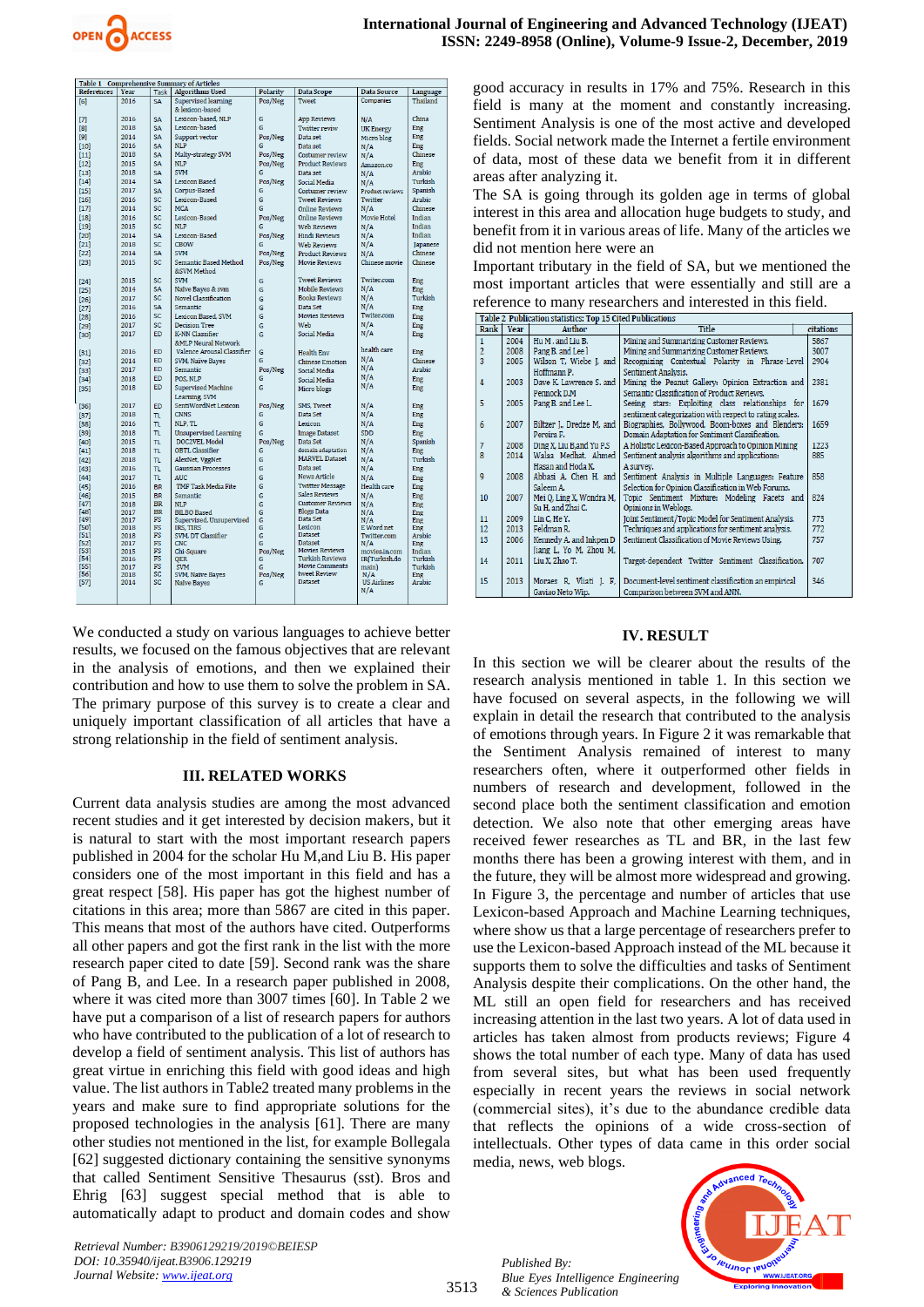### **Current Apprises of Opinion Mining Methods**



**Figure 2 Number of different articles in SA tasks over years**





**Figure 3 Approximate number of researches articles according to each approach.**



**Figure 4 Number of researches paper targeting several text sources.**

SA recently has Interest of many languages around the world, as shown in the Figure 5. It's included other non-English languages such as Arabic language, Chinese language, Hindi, Thailand, Japanese, Turkish, and Spanish. But the English language still the number one in use that due to resources and references provided in this language. This is giving the priority to English because many of the research paper and electronic libraries are spread in English.

Number and percentage of articles using different natural languages over years.



**Figure 5 Number of articles in different languages over years**

In the past five years, the overall disaggregation of data has been more general than those who have used the binary (positive or negative) classification, which means that the general classification still Trusts by most researchers and decision-makers.

The binary classification is also still in the process of growing, but it is characterized by the ease of word processing and the detection of problems clearly and this is due to its clear analytical nature. We can say binary classification is used in constant increase with time.

Number and percentage of articles according to the sentiment representation over



#### **V. CONCLUSION AND FUTURE WORK**

The literature paper outlined an overview of the SA algorithms and recent updates over the past five years. This paper has made a general contribution to many of the relevant areas of SA that use the applications and Techniques of SA. Clearly, this paper has been given a clear result Where illustrated the improvements in SC and BR. It is clear that SVM techniques and NB techniques more used in ML algorithms to solve several problems, most importantly the SC, these two methods are an important model in the development area of SA and reference to many researchers and writers.

*Retrieval Number: B3906129219/2019©BEIESP DOI: 10.35940/ijeat.B3906.129219 Journal Website[: www.ijeat.org](http://www.ijeat.org/)*

3514

*Published By: Blue Eyes Intelligence Engineering & Sciences Publication* 

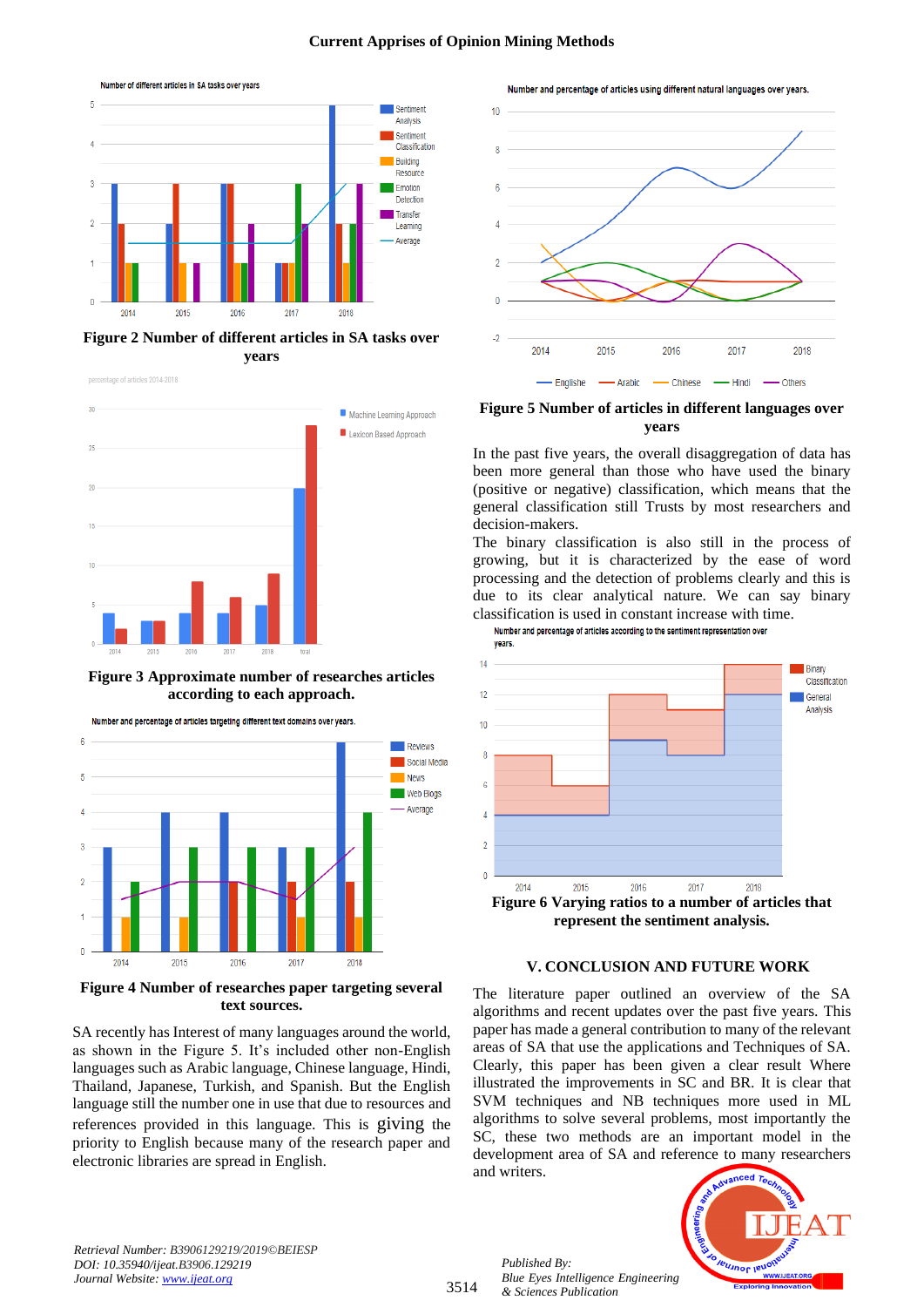

There is a noticeable interest in the recent years in other languages, But English language still the first used in field of SA; they face many difficulties such as the lack of research and development centers related to non-English language. This aspect must be given great attention so that the resources used to SA are available for many other languages. We noticed that a large segment of people has tended to use small blogs as well as forums and news sources recently on a large scale. With great progress in social networking sites, played an important role in attracting people to express their feelings and opinions on different topics or a product. Relying on social networking sites for data collection or as a source requires deeper and more accurate analysis. Understanding the context of text and knowing the feeling of the user is extremely important in the shadow of the sheer amount of data across the communication sites and this is reason enough for further development and research on the analysis of emotions application other techniques such as TL.

#### **REFERENCES**

- 1. Chih Yu, and other, "Using a contextual entropy model to expand emotion words and their intensity for the sentiment classification of stock market news, Science Direct, elsevier (2013).
- 2. Michael h, Liebmann, DirkN, Automated news reading: Stock price prediction based on financial news using context- capturing features, Science Direct, (2013).
- 3. Theresa, J Wiebe, and other, Recognizing Contextual Polarity in Phrase-LevelSA, doi>10.3115/1220575.1220619, (2005).
- 4. Isa M, and other, A lexicon model for deep SA and opinion mining applications,DSS (2012).
- 5. Pang and L Lee, Shivakumar Vaithyanathan, "Thumbs up? Sentiment Classification using Machine Learning Techniques",doi>10.3115/1118693.1118704,(2002).
- 6. Jitrlada ROJRATANAVIJIT, Preecha VICHITTHAMAROS and Sukanya PHONGSUPHAP,"Acquiring Sentiment from Twitter using SL and Lexicon-based Techniques" (2016).
- 7. Fan, and other, "Apply Word Vectors for Sentiment Analysis of APP Reviews"DOI: 10.1109/ICSAI.2016.7811108, (2016).
- 8. V Ikoro and other," AS Expressed on Twitter by UK Energy<br>Company Consumers" DOI: 10.1109/SNAMS.2018.8554619. 10.1109/SNAMS.2018.8554619, (2018).
- 9. Z Lumin, JIA and other," User-Level Sentiment Evolution Analysis in Microblog" DOI: 10.1109/CC.2014.7019849, (2014).
- 10. Kim S and F Frasincar," Survey on Aspect-Level SA IEEE, (2016).
- 11. Ying F, and other" Multi-Strategy SA of Consumer Reviews Based on Semantic Fuzziness" IEEE (2018).
- 12. Xing F and Zhan," Sentiment analysis using product review data" DOI 10.1186/s40537-015- 0015-2, (2015).
- 13. Naaima Band other"SA in Arabic: A review of the literature" doi: org/10.1016/j.asej. 2017.04.007, (2018).
- 14. Cumali T urkmenoglu and Ahmet C uneyd Tantug, "Sentiment Analysis in Turkish Media" DOI: 10.13140/2.1.1502.1125., (2014)
- 15. Mario Andrés Paredes-Valverde and Ricardo Colomo-Palacios," Sentiment Analysis in Spanish for Improvement of Products and Services: A Deep Learning Approach" oi.org/10.1155/2017/1329281, (2017).
- 16. T Mohammed, "Review of Sentiment Analysis for Classification Arabic Tweets" IJETAE (2016).
- 17. Hongwei W and other," Sentiment classification of Chinese online reviews: a comparison of factors influencing performances"DOI: 10.1080/17517575.2014.947635, (2016).
- 18. Deepali Mishra, Manju Venugopalan and DeepaGupta" ICACC 2016, Cochin, India" (2016).
- 19. Ms. Sneha Mulatkar, Prof. Varunakshi Bhojane, "Sentiment Classification in Hindi" DOI: (2015).
- 20. N Mittal, and othrer "Discourse Based Sentiment Analysis for Hindi Reviews" doi.org/10.1007/978-3-642-45062-4\_102, (2013).
- 21. Zhang, Mamoru K, "Japanese SC with Stacked Denoising Auto-Encoder using Distributed Word Representation" (2018).
- 22. LIU Lizhen, and other "A Novel Feature-based Method for Sentiment Analysis of Chinese Product Reviews" DOI: 10.1109/CC.2014.6825268, (2014).

*Retrieval Number: B3906129219/2019©BEIESP DOI: 10.35940/ijeat.B3906.129219 Journal Website[: www.ijeat.org](http://www.ijeat.org/)*

- 23. Kai Zhao, YaohongJin, "A Hybrid Method for Sentiment Classification in Chinese Movie Reviews Based on Sentiment Labels" DOI: 10.1109/IALP.2015.7451538, (2015).
- 24. Shenghua Liu and other"TASC:Topic-Adaptive Sentiment Classification on Dynamic Tweets" 10.1109/TKDE.2014.2382600, (2015).
- 25. Lin Zhang and other, "Sentiment Analysis on Reviews of Mobile Users" Sciencedirect , (2014).
- 26. Cagatay CATAL "A Sentiment Classification Model Based On Multiple Classifiers" doi:10.1016/j.asoc.2016.11.022, (2016).
- 27. Doaa Hussein, A survey on sentiment analysis challenges, JKSUES (2016).
- 28. Vimalkumar B. "Analysis of Various Sentiment Classification Techniques", DOI:10.5120/ijca2016909259, (2016).
- 29. D. RAMESH and others, "A Comparative Analysis of Classification<br>Algorithms on Weather Dataset Using Data Mining Tool", Dataset Using Data Mining Tool", doi.org/10.13005/ojcst/10.04.13, (2017).
- 30. P Tarnowski and others,"Emotion recognition using facial expressions" ScienceDirect, (2017).
- 31. ntonio Fernández-Caballero and others,"Smart environment architecture for emotion detection and regulation" Journal of Biomedical Informatics(2016)
- 32. Feng Tian and others, "Recognizing and regulating e-learners' emotions based on interactive Chinese texts in e- learning systems", doi.org/10.1016/j.knosys.2013.10.019, (2014).
- 33. Anoud BH and other,"the creation of an Arabic emotion ontology based on E-Motive" ScienceDirect (2017).
- 34. Akash Gupta and others, "Enhancing Text Using Emotion Detected from EEG Signals",Springer (2018).
- 35. Maryam Hasa and other Automatic emotion detection in text streams by analyzing Twitter data" Springer Journal (2018).
- 36. Jitendra Kumar Rout and others, "A model for sentiment and emotion analysis of unstructured social media text",Springer Book(2018).
- 37. Mustafa Sert and Emel Boyacı, "Sketch recognition using transfer learning", MTA springer.<br>Karl and other "A
- 38. Karl and other "A survey of transfer learning", DOI:10.1186/s40537-016-0043-6, (2016).
- 39. Andrew R and other "Microstructure Cluster Analysis with Transfer Learning and Unsupervised Learning",IMMI Springer (2018).
- 40. Yuling L and other "SA with Improved Adaboost and Transfer Learning Based on Gaussian Process", doi.org/10.1007/978-3-319-68542-7\_58, (2017).
- 41. Alireza Karbalayghareh and others, "Optimal Bayesian Transfer Learning", DOI: 10.1109/TSP.2018.2839583, (2018).
- Cahit Deniz GÜRKAYNAK and Nafiz ARICA, "A Case Study on Transfer Learning in Convolutional Neural Networks", DOI:10.1109/SIU.2018.8404642, (2018).
- 43. Enrique Cote and other "TL by prototype generation in continuous spaces", DOI:10.1177/1059712316664570, (2016).
- 44. Na Zou and others, "A Transfer Learning Approach for Predictive Modeling of Degenerate Biological Systems" DOI:10.1080/00401706.2015.1044117, (2015).
- 45. Sheena Leek, Louise Canning and David Houghton, "Revisiting the Task Media Fit Model in the era of Web 2.0: Twitter use and interaction in the healthcare sector"IMM Journal, (2016).
- 46. Lanlan Caoa and Lib, "The Impact of Cross-Channel Integration on Retailers' Sales Growth" journal of retailing, (2015).
- 47. YILONG YANG and others, "Medshare: A Novel Hybrid Cloud for Medical Resource Sharing Among Autonomous Healthcare Providers", DOI: 10.1109/ACCESS.2018.2865535, (2018).
- 48. S M Waseem and Afroz, "Test Scheduling with Built in Logic Block Observer for NoC Architecture", DOI: 10.1109/ICIMIA.2017.7975601, (2017).
- 49. Mikhail L and other,"Translated Subtitles Language Learning Method: a New Practical Approach to Teaching English", Elsevier Journal, (2015).
- 50. El Barbary, A. Salama, "Feature selection for document classification based on topology" Egyptian Informatics Journal (2017).
- 51. Said Bahassine and others, "Feature selection using an improved Chi-square for Arabic text classification" of King Saud University Journal 2018).
- 52. Marwa Trabelsia and others, "A New Feature Selection Method for Nominal Classifier based on Formal Concept PCS Journal Elsevier, (2017).

*Published By: Blue Eyes Intelligence Engineering & Sciences Publication*